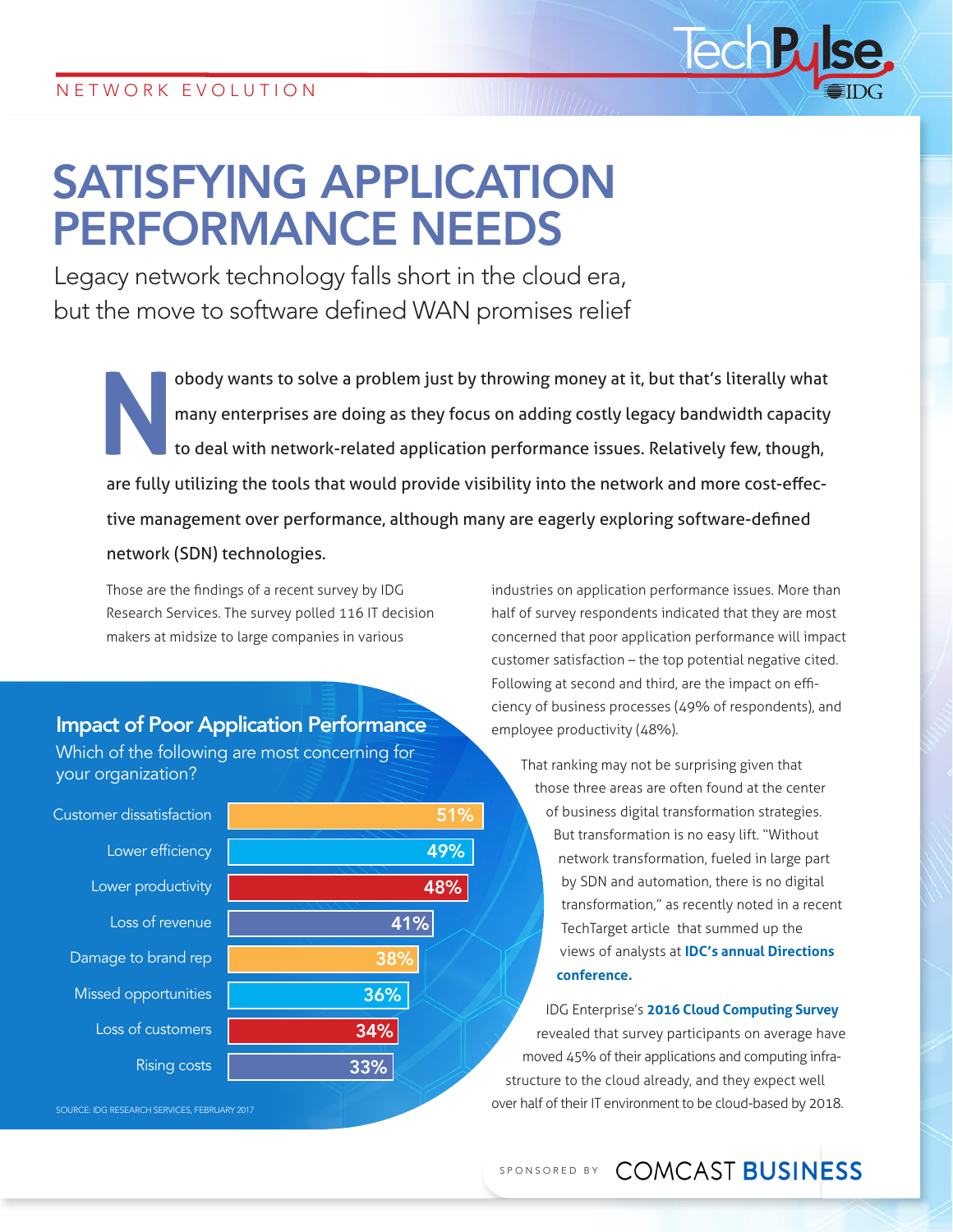## NETWORK EVOLUTION

## IT Environments Shift Toward Cloud

Approximately what percent of your organization's total IT environment resides in each of the following?



2017 *NETWORK WORLD* STATE OF THE NETWORK

The demands and conflicts for network performance/ availability will only increase as more applications are migrated to cloud and enterprises look to tap into new capabilities.

Growing reliance on amorphous cloud architectures and widely distributed and mobile organizations requires a flexible, agile technology infrastructure capable of quickly setting up, redirecting and even tearing down connections as needed. That need is compromised by widespread reliance on rigid Wide Area Networks (WANs) based on expensive and inflexible Multiprotocol Label Switching (MPLS) boxes or dedicated T1 circuits that route Internet traffic from hub to hub. Branch office needs are often served with IP-based Virtual Private Networks (VPNs) that utilize dedicated switches or VPN software at satellite locations to connect securely to a switch at a hub location.

#### **Inconsistent strategies**

While there is much talk – and evidence – that IT and the business are on the same playing field regarding overall strategy to meet business objectives, it's not as clear that everybody is marching to the same tune on how to get there.

There's continuing evidence of stove-piping between IT, line of business and network teams that likely

contributes to inconsistent priorities. CIO magazine's State of the CIO 2017 report finds that while IT leaders ranked big data/business analytics, cloud computing, security/risk management, and enterprise applications as their top priorities. In comparison, business process management and customer experience technologies topped the agenda for LOB, followed by cloud computing and security/risk management.

"CIOs continue to face turf battles as they duke it out for technology control: 26% of the IT leaders polled this year said they agreed that the CIO is being "sidelined" in their organizations — a viewpoint shared by just 15% of business executives," **[the report stated](http://www.cio.com/article/3162718/cio-role/state-of-the-cio-2017-the-new-reality.html?nsdr=true&page=2)**. Moreover, 36% of CIOs said they believe that people in other departments see IT as an obstacle to the corporate mission, while 31% of business executives agreed with that sentiment.

There's also some misalignment within enterprise technology departments. According to Network World's **[State](http://www.networkworld.com/article/3029165/cloud-computing/network-world-annual-state-of-the-network-survey-results.html)  [of the Network 2017](http://www.networkworld.com/article/3029165/cloud-computing/network-world-annual-state-of-the-network-survey-results.html)** report, just a third of networking professionals indicate they have frequent contact with the cloud infrastructure/architecture team, less are frequently engaged with sales, marketing and finance. "There's a tug and pull between what the network guys are delivering versus what the IT guys might want to be driving," says Jeffrey Lewis, vice president of Data Product Management with Comcast Business Services. "And what you find are elongated roadmaps to get there."

While LOB leaders are heavily driven by customer impact issues, IT is often struggling to keep up with aligning current technology with that of tomorrow. That encourages a mindset of provisioning more bandwidth to address performance issues, but may obscure network issues that can end up being a drag on business results.

#### **Grappling with speed and availability**

Enterprises are struggling to keep up with expectations they can provide consumers and employees with an **[Amazon-like experience](https://www.skyword.com/contentstandard/creativity/why-healthcare-marketing-will-soon-feel-the-amazon-effect/)**. Efforts to provide new and migrated applications in the cloud to achieve that goal are likely to fall far short if underlying network issues are not addressed.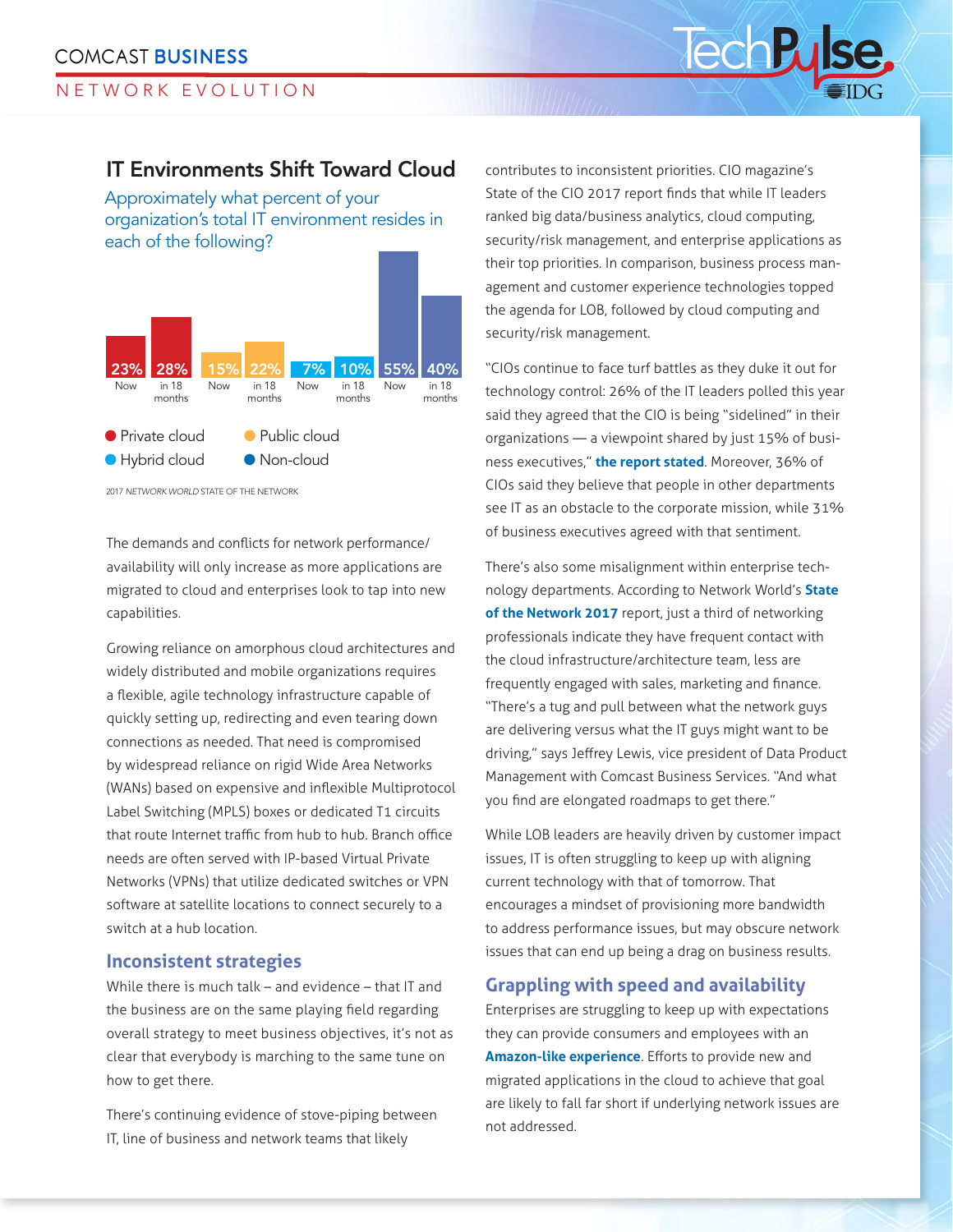#### **COMCAST BUSINESS**

#### NETWORK EVOLUTION

# Network Team Plays Key Role in IT Daily Activities

How frequently does the networking team collaborate with the following areas of your organization?



Indeed, *Network World's* report shows that improving network speed and performance tops the list of primary drivers behind network investments with network availability close behind. But the IDC Research survey on performance issues reveals that relatively few organizations are utilizing real-time application monitoring (35%) or WAN optimization services. The top response to performance issues, cited by 45% of survey respondents, is to add more bandwidth.

Comcast's Lewis notes that traditional retailers are struggling to satisfy shoppers who are used to virtually instant gratification with their online purchases. In contrast, a consumer going into a tire franchise is likely to wait in line with little or no audio-visual experience and then must wait for installation, often without any access to Wi-Fi service. "How happy is that customer going to be when the retailer can't afford bandwidth to provide a store-of-the-future type of experience?" Lewis asks.

Because of the expense of adding MPLS capacity, many enterprises end up "dialing back" their aspirations, Lewis says. "I spoke with one organization that runs a single T1 MPLS-based network and they were thrilled they were able to compress data and voice to the point where with 1.5 mbps they were doing OK," he relates. "But then they ticked off on two hands as many as eight or nine

different things they could be doing if they actually had access to a smarter network."

lech B

While IT planners are honing on the ability of cloud services to scale as needed, that pathway is often blocked or constrained by the reliance on legacy networks. MPLS became the staple of enterprise WANs based on reliability and performance, compared to other alternatives such as public broadband or ISDN. But, says Lewis, "IT is discovering that MPLS doesn't perform that great – it does down a fair amount of the time, it's inflexible, and it doesn't allow you to do things quickly or to manage your network."

#### **The software-driven enterprise**

Many enterprises are betting that a hybrid IT architecture utilizing the best of cloud and on-premise services is the option. However, that also introduces complexity. "The key issue is the need to maintain performance standards across disparate infrastructure so applications running at home can maintain proper sync with those on third-party clouds," according to *[Enterprise Networking Planet](http://www.enterprisenetworkingplanet.com/datacenter/datacenter-blog/how-sdn-will-deliver-on-the-hybrid-cloud.html)*. "In short, it requires a great deal of network flexibility just to achieve basic functionality across the hybrid cloud."

Many organizations are still reliant on T1-based dedicated Internet access services, typically offered over 1 or 2 T1 circuits so the bandwidth options are limited, inflexible and costly as an organization's bandwidth and application requirements grow.

T1 has been overshadowed by MPLS, with its ability to accommodate T1 and other types of networking protocols. MPLS provides the security of a private network, utilizing public carrier infrastructure, and providing predictable performance. However, MPLS was primarily designed to provide hub-to-hub networking and is ill-suited to organizations with multiple satellite offices or the need to rapidly provision new distributed locations. But adding MPLS switches is expensive and time-consuming.

While much of IT infrastructure and business processes have been abstracted from the underlying hardware,